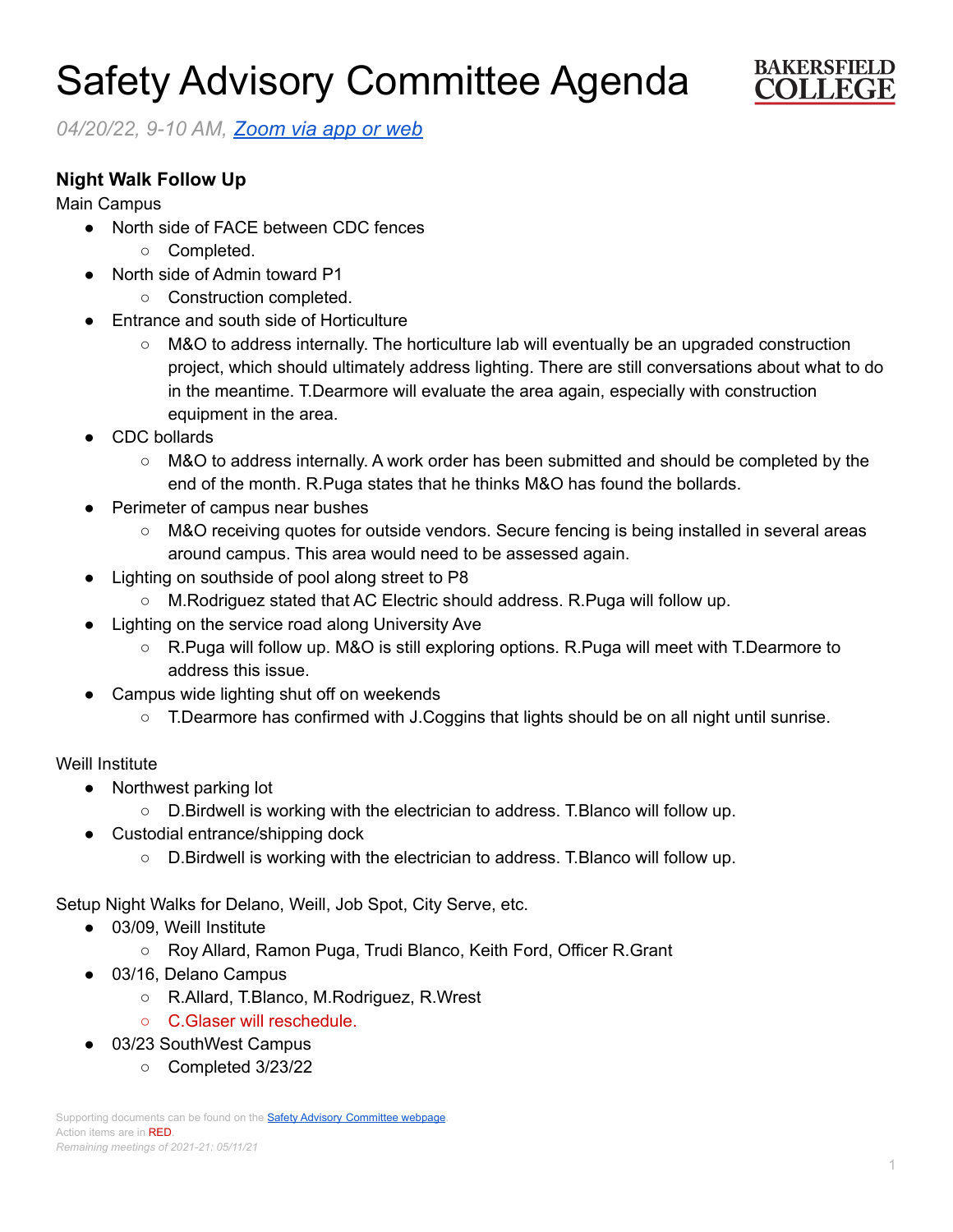*04/20/22, 9-10 AM, [Zoom](https://cccconfer.zoom.us/j/95588517472?pwd=OTV2dmFlMHN3dWkxRndrem1YL2dQQT09) via app or web*

- Interior and exterior building lights working
- One parking light is not working.
- Job Spot
	- L.Morgan, T.Dearmore
	- C.Glaser will send invite to all at 7:30p.
- **City Serve** 
	- L.Morgan, T.Dearmore
	- C.Glaser will send invite to all at 7:30p.

#### **Charge Review**

Review committee charge for submission to Academic Senate (T.Dearmore, R.Allard, T.Johnson)

- T.Johnson will check with N.Strobel about whether it is required of us to confirm our charge with the Academic Senate.
- C.Jones mentioned that we are not a "safety committee" as defined by OSHA requirements. Our group only serves as an advisory committee for safety related issues.

## **Clery Compliance**

Safety Campaigns Updates (T.Dearmore)

- E-Mail Fraud
	- Sent to BC all and Enrolled Students
- Sexual Assault Awareness Month

Report Exec Review (T.Dearmore)

● T.Dearmore is working on sorting this data.

Maxient Review (T.Dearmore, N.Damania)

● T.Dearmore working on this with N.Damania.

2021 Crime Statistic Data (T.Dearmore)

● T.Blanco asked to have this data available to the teams that are participating in the Night Walks on our satellite campuses.

Active Shooter Training Subcommittee (T.Dearmore, T.Blanco, K.Ford, T.Thoms)

- Meet with sub-committee
	- BPD SWAT
	- Office of Student Life
	- General Plan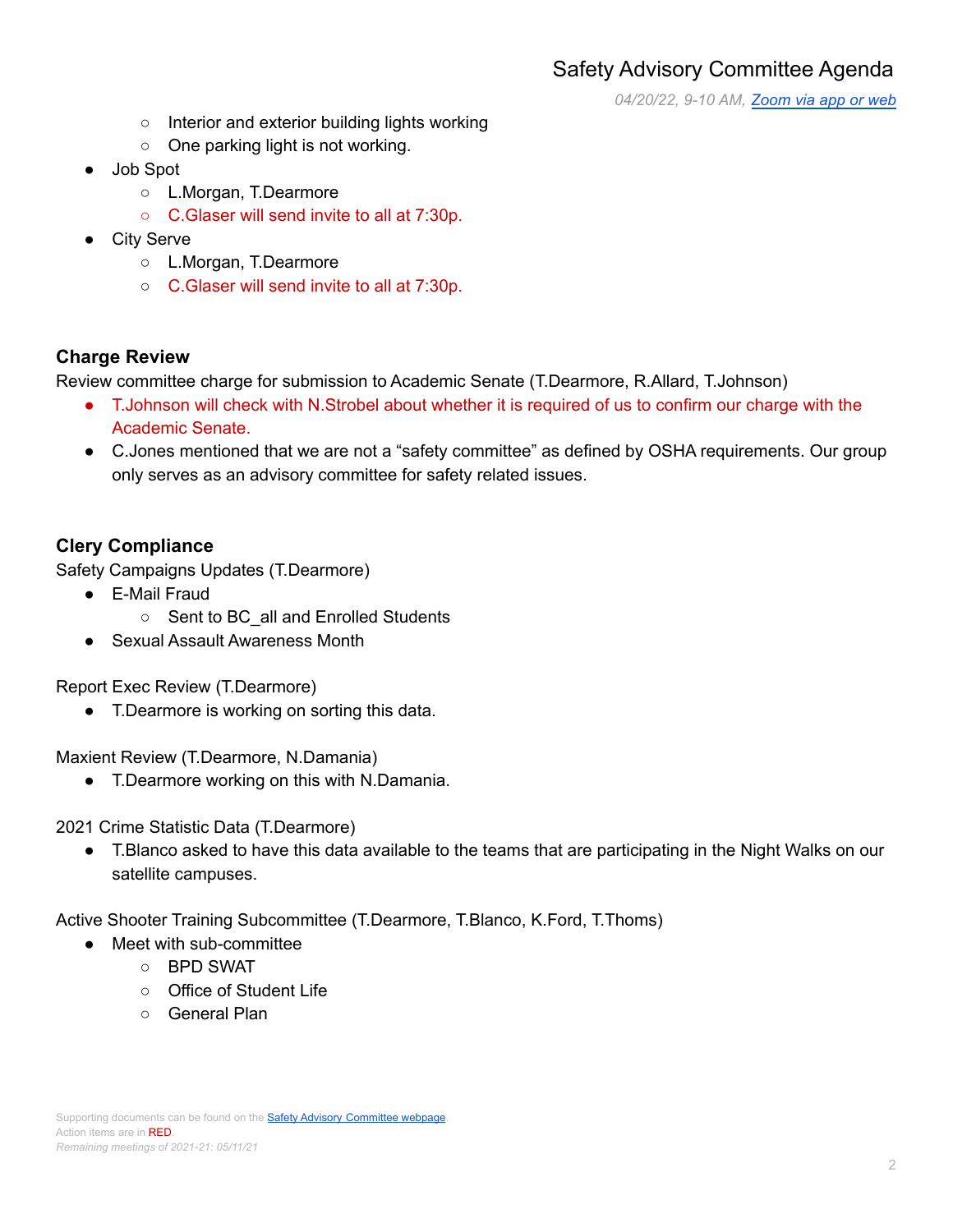# Safety Advisory Committee Agenda

#### *04/20/22, 9-10 AM, [Zoom](https://cccconfer.zoom.us/j/95588517472?pwd=OTV2dmFlMHN3dWkxRndrem1YL2dQQT09) via app or web*

● T.Dearmore will perform a training with Student Life. ICC will also be activated to perform a concurrent training with that process. He has also offered to provide this training to any other department or building.

#### **Safety Training Handling Chemicals**

OSHA requirements (D.Rosenthal)

● Cal OSHA 5199 for chemical hygiene plan

SDS Data Sheets Subcommittee (T.Blanco, R.Allard, R.Puga, D.Rosenthal, T.Thoms)

- Updates; Goal is to identify all places on campus that need SDS sheets and training.
- Information from DO Risk Management (T.Blanco)

## **Flex Hours for Safety Training**

Updates on August Flex Week training sessions

- Active Shooter Training (1.5 hrs)
- First Aid/CPR/Stop The Bleed Review (1.5 hrs)
- Safety Data Sheets Training (T.Thoms)
- Emergency Responder Training (College Safety)
- Campus Security Authority Training (College Safety)

## **Review & Update Emergency Response Procedures**

Updates from Risk Management

## **COVID Protocols**

Updates (College Safety, Risk Management)

#### **Roundtable Updates**

M&O (R.Puga)

- Courtesy Cart service decals and posts (R.Puga, C.Glaser)
	- Need to install stickers on metal signage
- Trees by Agriculture area
- Portable shower in P11
- New LED lighting in P3.

#### HR (J.Fisher)

- Title IX campus-wide training updates
	- Provided one in person training where few people attended